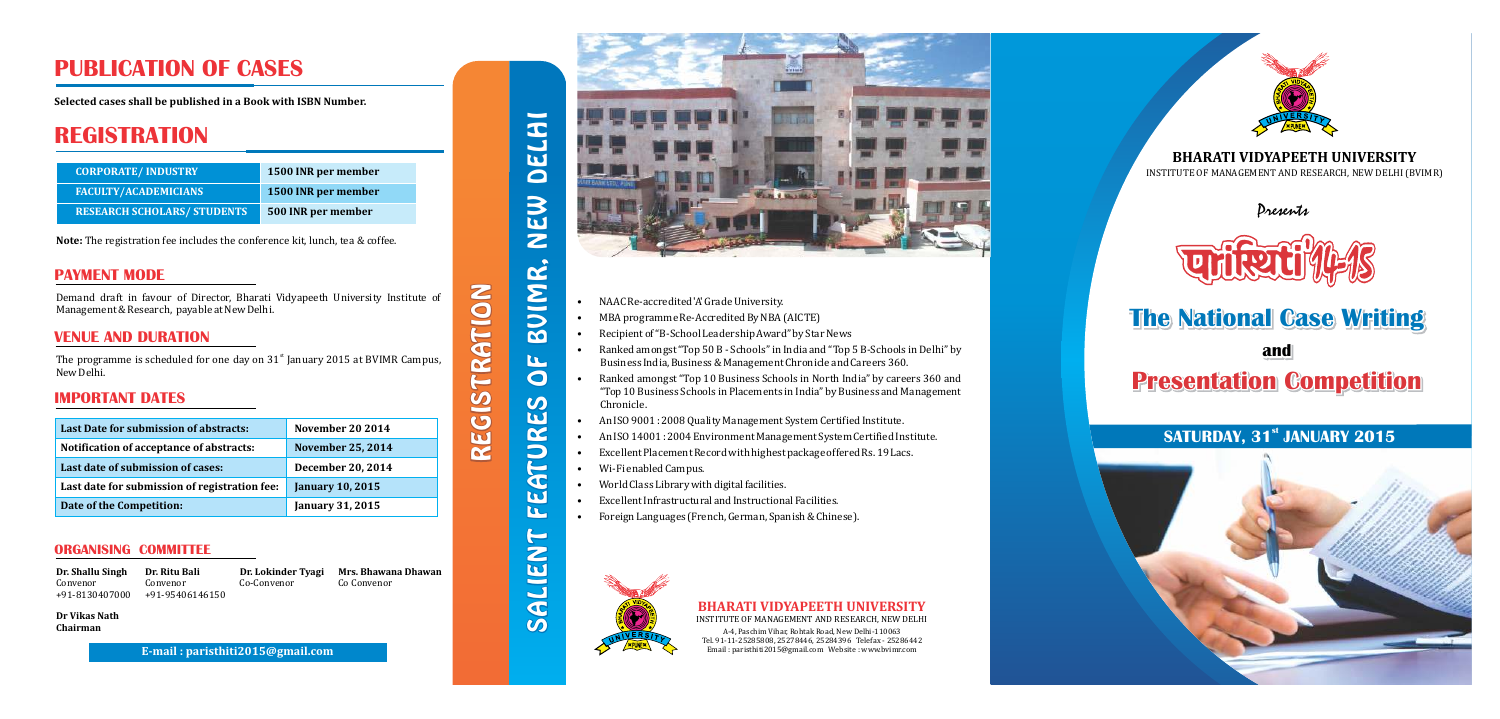

### **ABOUT BVIMR**

Established in 1992, BVIMR by virtue of its Vision of Leadership in Professional Education and through its unique and innovative Curricular, Co-curricular & Extra Curricular Practices, Value additions, development of entrepreneurial skills, research, consultancy and continuous interaction with society/industry etc has risen to the level of one of the premier B-Schools in India. The Institute enjoys ISO 9001:2008 certification, reaccreditation of MBA by NBA (AICTE) and status of being among top 5 B-Schools in Delhi and top 50 in India by Business India .It has been honoured with B-School Leadership Award by Star News.

The institute takes pride to announce the Annual National Case Writing & Presentation Competition, "PARISTHITI" scheduled on Saturday,  $31<sup>st</sup>$  January 2015.

### **ABOUT PARISTHITI**

"PARISTHITI" is an Annual National Case Writing & Presentation Competition, which intends to stimulate the creative talents of students, faculty members and corporate managers to write analyze and present a case based on real life business situations in any functional area of management.Case study research excels at bringing to an understanding of a complex issue and can extend experience or add strength to what is already known through previous research .This method of teaching is increasingly being utilized as a tool for the teaching business administration and management.

- **Content:** Relevance of the topic, strong learning objectives, multiple perspectives, data accuracy.
- Form: Style of writing, Presentation/flow, clarity, and presentation of data.
- **Teaching Note:** A good teaching note contain-Clear teaching objectives, Suggested student assignment, Suggested readings/references, possible discussion questions, Potential uses of the case, Analysis, Suggested teaching approach.

# **CALL FOR CASES**

Abstracts of cases on any of the functional areas in management are to reach the Convener of the conference on or before  $20$  November  $2014$ . The electronic copy should be mailed to paristhiti2015@gmail.com. Authors will be notified of acceptance by November 25, 2014.

## **ELIGIBILITY FOR PARTICIPATION**

Paristhiti invites participation from academicians, corporate and students. However the students can participate only as case analyzers. Details are mentioned below:

- A) **Academicians and corporate:** The faculty members, research scholars and people from corporate world can send their original piece of work. Once the abstract of the case is accepted you are expected to send the case in the following format:
	- Two documents need to be submitted- Case and Teaching Note.
	- Length of case should not be more than 2500 words, including exhibits.
	- **Font style:** Times new Roman, Font Size: 12 with single line spacing.
	- **Tense:** Cases should be written in past tenses. Industry notes and teaching notes can be written in the present tense, where appropriate.
	- **Voice:** As far as possible use active voice.
	- **Exhibits:** Refer to all additional presentation at the end of the case as "Exhibits". Do not use alternative words like annexure, Appendix etc...
	- **References:** Footnote is the preferred method of Reference. The layout of the footnote should be as follows: Author, Article title, book title, edition number, publisher, Place of publication, year of publication, page number.
	- **Layout of the teaching note:** The Teaching note should contain the following: Synopsis, Case Objectives, Position in Course, Assignment questions, Outlook (suggested / possible answers to assignment questions), relevant readings
- B) Students- pursuing Commerce and Management Courses can apply individually or as a team (1-3 members). They should send in the registration form for participation duly filled in by  $10<sup>th</sup>$  January 2015. The students shall be mailed a case in the mentioned functional area of their choice (in registration form ). The case shall be mailed 48 hours before the said date of competition . They need to come prepared with the case analysis. PowerPoint can be used as an aid for communicating the analysis on the day of the event. The case shall be mailed only after the registration formalities are completed.

Once the abstract is accepted, one hard copy and one soft copy each in Microsoft Word of the final case will have to be submitted to the convener by 20 December 2014. For detailed guidelines submission of abstracts and manuscripts please visit the website: **www.bvimr.com**

**NOTE: Equal importance will be given to the case and teaching note.**

Presentation style

The students case analysis shall be judged on the following criteria : The judgement panel will evaluate teams based on both content and presentation skills. Each team will be asked questions at the conclusion of their presentation. There may be no right or wrong answers to these questions. Teams will be judged on the viability of their strategy and the logical flow of their overall presentation.

ELIGIBILITY FOR **ELIGIBILITY FOR** 

 $\widetilde{w_{n}}$ 

PRESENTATION AND PARISTHITI **ATION AND**<br>EMENT ABOUT PARISTHITI JUDGEMENT  $\overline{\mathbf{G}}$   $\overline{\mathbf{U}}$ មច ZŎ **ABOUT**  $\overline{\mathcal{C}}$  $\overline{\mathbf{D}}$  $\overline{\omega}$   $\equiv$ PRE

# **PRESENTATION AND JUDGEMENT**

The faculty and corporate case presenters and student case analyzers should come prepared with their powerpoint presentation on 31st January 2015.

**The academicians/corporates** shall be judged on the following criteria:

**For Paristhiti 2014-15, the prize money along with Trophy and certificate is as follows:**

#### **Abstracts must be in the following format:**

- 1. Name of Faculty / Faculty Team Members (In case of a faculty team, please begin with the name of the Team Leader)
- 2. Purpose / Objective of the Case
- 3. Type of industry / firm / organization covered by the Case
- Type and Nature of managerial decision(s) aimed at
- 5. Methodology for Primary and Secondary Data Collection

# **PRIZE**

*Certificates of participation shall be given to everyone.*



| <b>PRIZE</b> | <b>FACULTY/CORPORATE CATEGORY</b> | <b>STUDENT CATEGORY</b> |
|--------------|-----------------------------------|-------------------------|
|              | <b>5000 INR</b>                   | <b>5000 INR</b>         |
|              | <b>2,500 INR</b>                  | <b>2500 INR</b>         |
| ш            | <b>2,000 INR</b>                  | <b>2500 INR</b>         |

PRIZE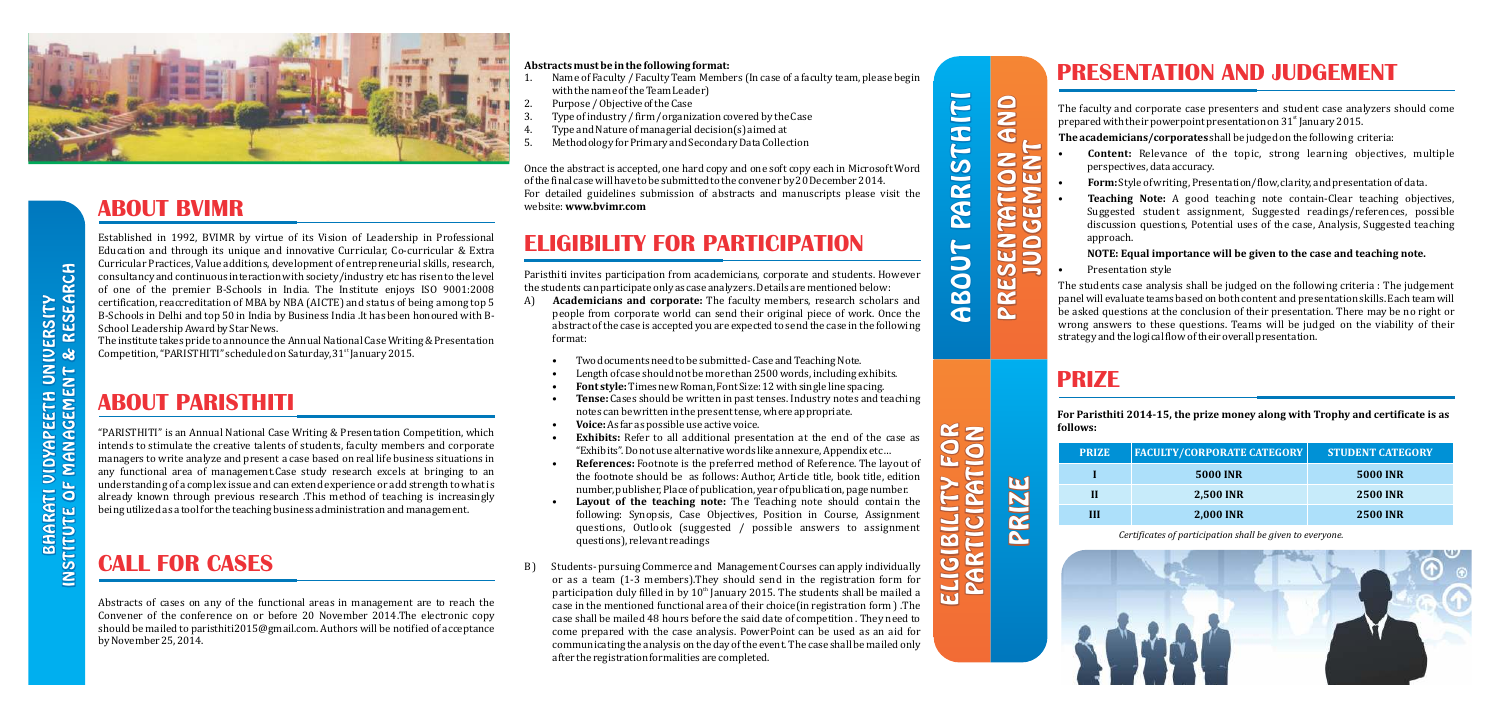

**Chief Patron** Dr. Patangraoji Kadam Founder, Bharati Vidyapeeth,Pune

**Patrons** Dr. Shivajirao Kadam Vice Chancellor, BVDU, Pune

Dr. Vishwajeet Kadam, Secretary, Bharati Vidyapeeth,Pune

**Director** Dr. Vikas Nath

**Organising Team** Dr. Shallu Singh Dr. Ritu Bali Dr. Lokinder Tyagi

Mrs. Bhawana Dhawan

### **Bharati Vidyapeeth Deemed University Institute of Management & Research, New Delhi**

**PARISTHITI2014-15 THE ANNUAL CASE WRITING AND PRESENTATION COMPETITION**" **st Saturday,31 January,2015**

> **Ref. : BV/IMR/ND/320/2014-15 Date : 24th, September, 2014**

#### **SUBJECT:** Call for Cases - **"PARISTHITI – THE ANNUAL CASE WRITING st AND PRESENTATION COMPETITION" on Saturday, 31 January 2015**

**DearSir/Madam,**

#### **Greetings from BVIMR!!**

Bharati Vidyapeeth University Institute of Management & Research , New Delhi is an ISO 9001:2008 certified Institute and its MBA program is duly accredited by National Board Of Accreditation (AICTE).Established in 1992, we enjoy the reputation of being one of the premier institute imparting quality education in Management and Information Technology, strategically located in west Delhi.

Keeping in liaison with our tradition of imparting knowledge through meaningful and content rich research, training and interaction we are organizing **Paristhiti'2014-15''** –An Annual National Case Writing & Presentation Competition on 31<sup>st</sup> January, 2015 .This competition is intended to stimulate the creative talents of students, faculty members and corporate managers to write and present a case based on real life business situations in any functional area of management.

We take this opportunity to invite you for your invaluable contribution to this competition. This event would provide a common forum for academia, corporate, practitioners and students share their research pertaining to various cases. **The selected cases** will be published in a **Book with ISBN Number**.

For more details about the Institute visit our website at **www.bvimr.com** . In case of any query please mail us mail at paristhiti $2015@g$ gmail.com

Looking forward to see you at BVIMR!!

#### **With Regards**

**Dr .Vikas Nath Director**

**A-4, Paschim Vihar, Main Rohtak Road, New Delhi-110063 Phone: 011 25284396, 25285808, 25278446, Telefax: 011 25286442 E-mail: paristhiti2015@gmail.com Website: www.bvimr.com**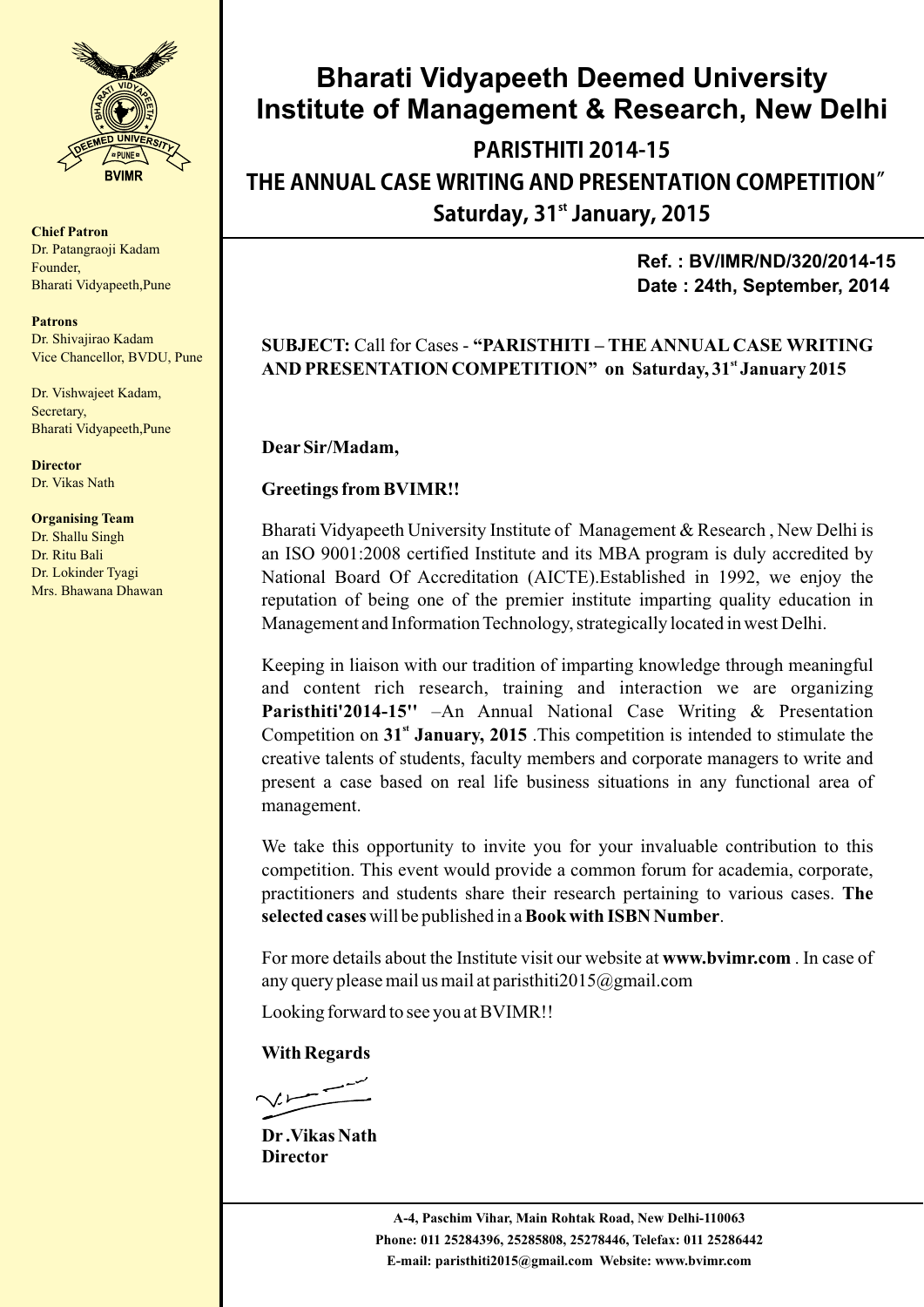

**BHARATI VIDYAPEETH DEEMED UNIVERSITY** 

**INSTITUTE OF MANAGEMENT & RESEARCH, NEW DELHI** 

AN ISO 9001:2008 & 14001: 2004 CERTIFIED INSTITUTE

### REGISTRATION FORM (FOR ACADEMICIANS/CORPORATES)

"PARISTHITI 2014-15"

**National Case Writing and Presentation Competition** 

Saturday, 31st January, 2015

| Name of the Programme                                                                   |  | Paristhiti 2015 |  |
|-----------------------------------------------------------------------------------------|--|-----------------|--|
| Name of the Participant(s)                                                              |  |                 |  |
| Designation                                                                             |  |                 |  |
| Name of Organization                                                                    |  |                 |  |
| Phone No. $(O)$                                                                         |  |                 |  |
|                                                                                         |  |                 |  |
| Mobile                                                                                  |  |                 |  |
| Fax                                                                                     |  |                 |  |
| E-mail                                                                                  |  |                 |  |
| Title of Case                                                                           |  |                 |  |
| Area of case research                                                                   |  |                 |  |
| <b>Payment Details</b>                                                                  |  |                 |  |
|                                                                                         |  |                 |  |
|                                                                                         |  |                 |  |
|                                                                                         |  |                 |  |
| Bharati Vidyapeeth University Institute of Management & Research, payable at New Delhi. |  |                 |  |
|                                                                                         |  |                 |  |

Please send it to: **BHARATI VIDYAPEETH UNIVERSITY INSTITUTE OF MANAGEMENT & RESEARCH** A-4, Paschim Vihar, New Delhi-110063, Ph.: 25285808, 25284396, 25278446, Telefax: 91-25286442 E-mail: paristhiti2015@gmail.com, Website: www.bvimr.com